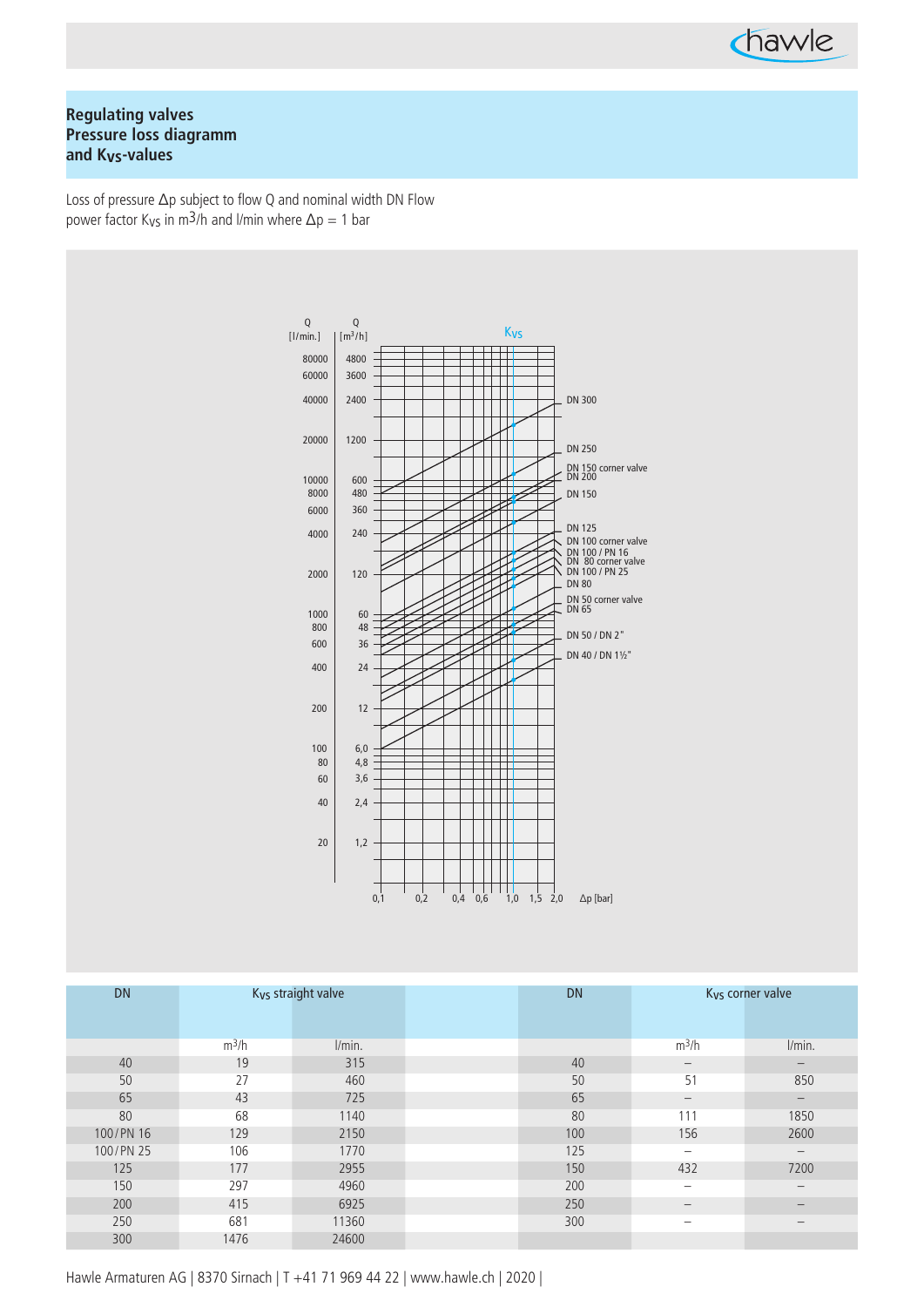

# **Regulating valves performance diagram for straight valves**



The ideal working range for Hawido valves is between  $H = 15%$  and 80% (coloured area). If the set value is below the minimum or above the maximum, get personal advice.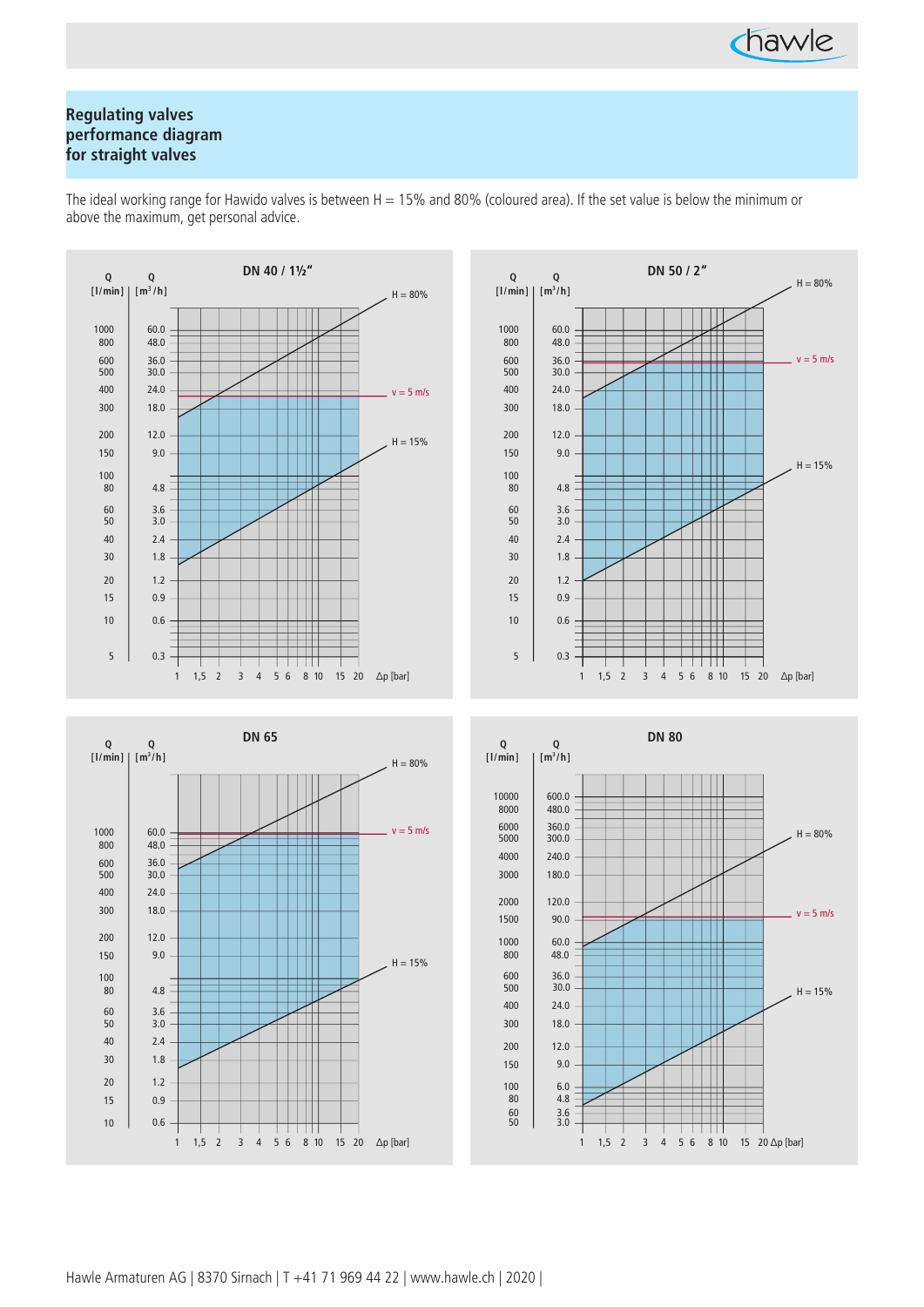

# **Regulating valves performance diagram for straight valves**

The ideal working range for Hawido valves is between  $H = 15%$  and 80% (coloured area). If the set value is below the minimum or above the maximum, get personal advice.







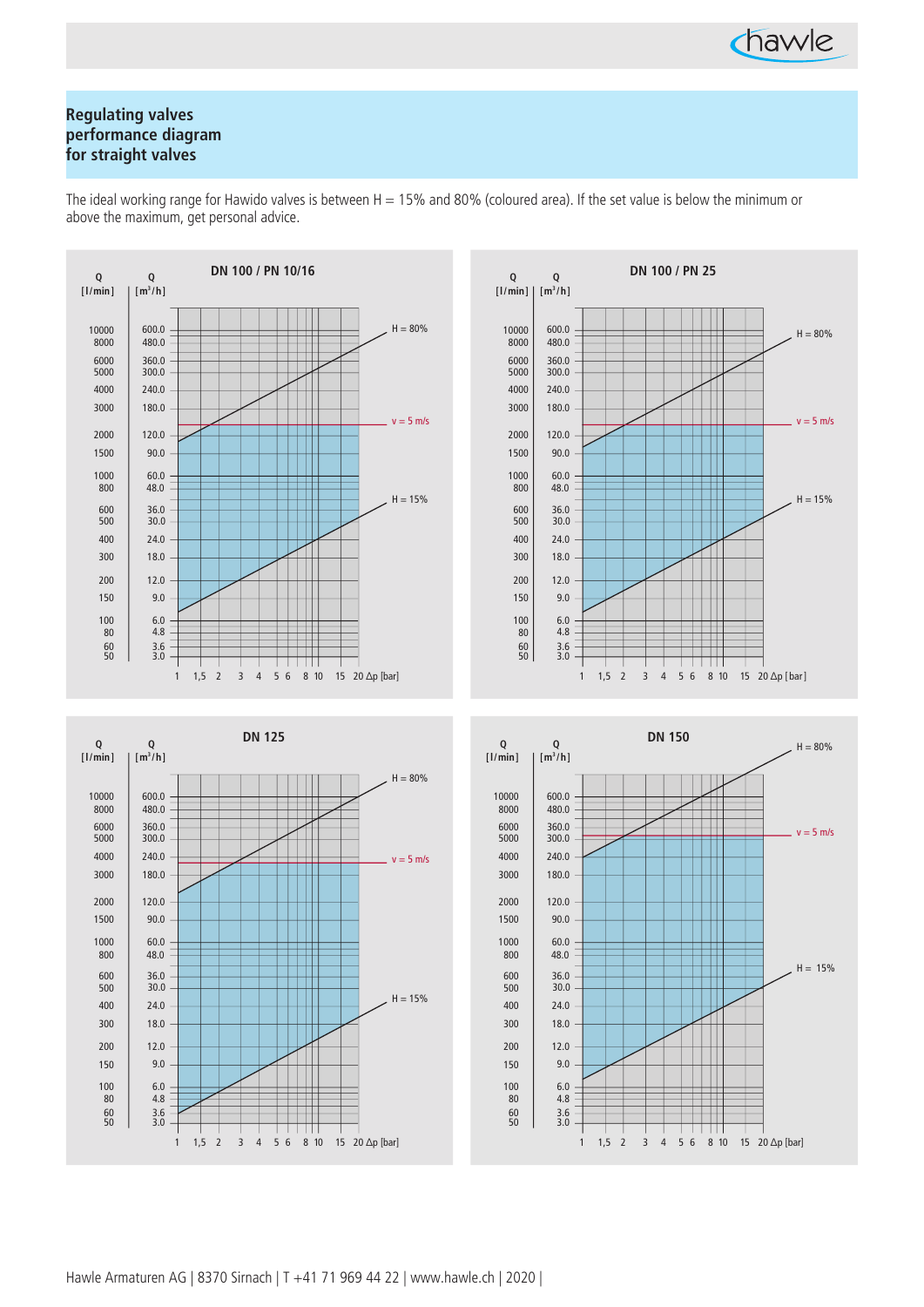

# **Regulating valves performance diagram for straight valves**

The ideal working range for Hawido valves is between  $H = 15%$  and 80% (coloured area). If the set value is below the minimum or above the maximum, get personal advice.